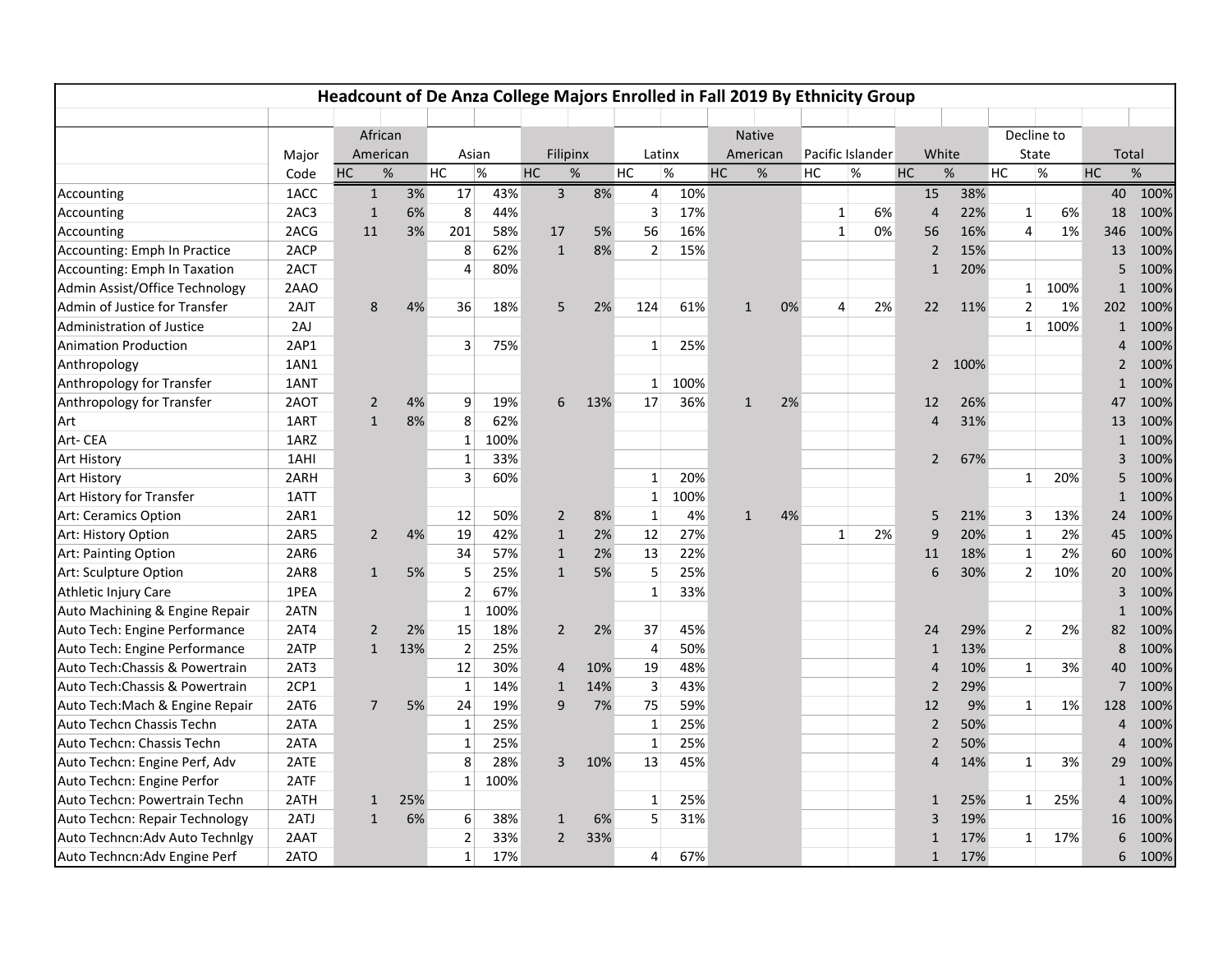|                                       |                  | African        |        |                |      |                |     |                |     | <b>Native</b>  |     |              |                  |                |      | Decline to     |     |                |       |
|---------------------------------------|------------------|----------------|--------|----------------|------|----------------|-----|----------------|-----|----------------|-----|--------------|------------------|----------------|------|----------------|-----|----------------|-------|
|                                       | Major            | American       |        | Asian          |      | Filipinx       |     | Latinx         |     | American       |     |              | Pacific Islander | White          |      | State          |     |                | Total |
|                                       | Code             | $\%$<br>HC     |        | HC             | %    | HC             | %   | HC             | %   | <b>HC</b>      | %   | HC           | $\%$             | HC             | %    | HC             | %   | <b>HC</b>      | %     |
| Auto Techncn: Auto Chassis Tech       | 2ACH             |                | 1 100% |                |      |                |     |                |     |                |     |              |                  |                |      |                |     | $\mathbf{1}$   | 100%  |
| Auto Techncn: Bsc Eng Perf Tech       | 2ABE             |                |        |                |      |                |     | $\overline{2}$ | 50% |                |     |              |                  | $\overline{2}$ | 50%  |                |     | 4              | 100%  |
| Auto Techncn: Machining & Eng Rpr     | 2AME             |                |        | 3              | 60%  |                |     | $\mathbf{1}$   | 20% |                |     |              |                  | $\mathbf{1}$   | 20%  |                |     | 5              | 100%  |
| Auto Techncn: Smog Technician         | 2SMG             |                |        | $\overline{4}$ | 50%  | $\mathbf{1}$   | 13% | $\overline{2}$ | 25% |                |     |              |                  | $\mathbf{1}$   | 13%  |                |     | 8              | 100%  |
| Auto: Gen. Service Technician         | 2GST             | $\overline{2}$ | 7%     | 6              | 20%  | $\overline{2}$ | 7%  | 8              | 27% | $\mathbf{1}$   | 3%  |              |                  | 10             | 33%  | $\mathbf{1}$   | 3%  | 30             | 100%  |
| <b>Biological Sciences</b>            | 1BIO             |                |        | 17             | 34%  | 3              | 6%  | 14             | 28% | $\mathbf{1}$   | 2%  |              |                  | 14             | 28%  | $\mathbf{1}$   | 2%  | 50             | 100%  |
| <b>Biological Sciences</b>            | 2BIO             | 35             | 3%     | 559            | 49%  | 87             | 8%  | 253            | 22% | 3              | 0%  | 8            | 1%               | 196            | 17%  | 8              | 1%  | 1,149          | 100%  |
| <b>Biology for Transfer</b>           | 1BIT             | $\mathbf{1}$   | 5%     | $\overline{7}$ | 37%  | $\overline{2}$ | 11% | 6              | 32% |                |     |              |                  | 3              | 16%  |                |     | 19             | 100%  |
| Biotechnology                         | 1BI3             |                |        | $\mathbf{1}$   | 100% |                |     |                |     |                |     |              |                  |                |      |                |     | $\mathbf{1}$   | 100%  |
| <b>Business Admin for Transfer</b>    | 1BAT             |                |        | 5              | 23%  |                |     | 7              | 32% | $\mathbf{1}$   | 5%  |              |                  | 9              | 41%  |                |     | 22             | 100%  |
| <b>Business Admin for Transfer</b>    | 2BAT             | 43             | 4%     | 589            | 48%  | 77             | 6%  | 309            | 25% | $\overline{7}$ | 1%  | 13           | 1%               | 171            | 14%  | 16             | 1%  | 1,225          | 100%  |
| <b>Business Administration</b>        | 1BUS             | $\overline{4}$ | 6%     | 20             | 30%  | $\overline{4}$ | 6%  | 22             | 33% |                |     |              |                  | 15             | 23%  | $\mathbf{1}$   | 2%  | 66             | 100%  |
| <b>Business Administration</b>        | 2BU1             | $\mathbf{1}$   | 2%     | 23             | 41%  | $\overline{7}$ | 13% | 14             | 25% |                |     | $\mathbf{1}$ | 2%               | $\overline{7}$ | 13%  | 3              | 5%  | 56             | 100%  |
| <b>Business Administration</b>        | 2BUS             | 64             | 5%     | 592            | 44%  | 70             | 5%  | 352            | 26% | $\overline{2}$ | 0%  | 12           | 1%               | 189            | 14%  | 56             | 4%  | 1,337          | 100%  |
| <b>Business Information Worker</b>    | 2BIW             |                |        | $\overline{2}$ | 50%  |                |     | $\mathbf{1}$   | 25% |                |     |              |                  | $\mathbf{1}$   | 25%  |                |     | 4              | 100%  |
| <b>Business International Studies</b> | 1IBS             |                |        |                |      |                |     |                |     |                |     |              |                  | $\mathbf{1}$   | 100% |                |     | $\mathbf{1}$   | 100%  |
| <b>Business Office Clerk</b>          | 2BOC             |                |        | 3              | 43%  |                |     | $\mathbf{1}$   | 14% |                |     |              |                  | $\overline{3}$ | 43%  |                |     | $\overline{7}$ | 100%  |
| <b>Business Software Applications</b> | 2BSF             |                |        |                |      |                |     | 1              | 50% |                |     |              |                  | $\mathbf{1}$   | 50%  |                |     | $\overline{2}$ | 100%  |
| <b>Business: Management</b>           | 2BMG             |                |        |                |      |                |     |                |     |                |     |              |                  | $\mathbf{1}$   | 100% |                |     | $\mathbf{1}$   | 100%  |
| CEA-IGETC UC                          | 1ICU             |                |        | $\mathbf{1}$   | 17%  |                |     | $\overline{2}$ | 33% | $\mathbf{1}$   | 17% |              |                  | 2              | 33%  |                |     | 6              | 100%  |
| Chemistry                             | 1CHE             | $\mathbf{1}$   | 13%    | 4              | 50%  | $\overline{2}$ | 25% | $\mathbf{1}$   | 13% |                |     |              |                  |                |      |                |     | 8              | 100%  |
| Child Development                     | 1CHD             | $\overline{2}$ | 6%     | 19             | 54%  | $\overline{2}$ | 6%  | $\overline{7}$ | 20% |                |     |              |                  | 5              | 14%  |                |     | 35             | 100%  |
| Child Development                     | 2CD              | 10             | 2%     | 191            | 44%  | 19             | 4%  | 138            | 32% |                |     | 6            | 1%               | 63             | 15%  | 6              | 1%  | 433            | 100%  |
| Child Development                     | 2CD1             |                |        | 16             | 67%  |                |     | $\overline{2}$ | 8%  | $\mathbf{1}$   | 4%  |              |                  | $\overline{4}$ | 17%  | $1\,$          | 4%  | 24             | 100%  |
| Child Development                     | 2CD <sub>2</sub> | $\mathbf{1}$   | 2%     | 36             | 61%  |                |     | 11             | 19% |                |     |              |                  | 10             | 17%  | $\mathbf 1$    | 2%  | 59             | 100%  |
| Child Development                     | 2CHD             |                |        | 43             | 58%  | 3              | 4%  | 17             | 23% | $\mathbf{1}$   | 1%  | $\mathbf{1}$ | 1%               | $\overline{7}$ | 9%   | $\overline{2}$ | 3%  | 74             | 100%  |
| <b>Child Development Teacher</b>      | 1CDT             |                |        | 3              | 75%  |                |     | $\mathbf{1}$   | 25% |                |     |              |                  |                |      |                |     | $\overline{4}$ | 100%  |
| Chinese                               | 1CHI             |                |        | 1              | 100% |                |     |                |     |                |     |              |                  |                |      |                |     | $\mathbf{1}$   | 100%  |
| Chld & Adolescent Dev-Transfer        | 1CDV             |                |        |                |      |                |     |                |     |                |     |              |                  | $\mathbf{1}$   | 100% |                |     | $\mathbf{1}$   | 100%  |
| <b>CIS: Business Programming</b>      | 2CBP             |                |        | 6              | 55%  |                |     | $\mathbf{1}$   | 9%  |                |     |              |                  | $\overline{3}$ | 27%  | $\mathbf{1}$   | 9%  | 11             | 100%  |
| <b>CIS: Business Programming</b>      | 2CIB             | 8              | 7%     | 56             | 51%  | $\mathbf{1}$   | 1%  | 23             | 21% | $\mathbf{1}$   | 1%  | $\mathbf{1}$ | 1%               | 18             | 16%  | $\overline{2}$ | 2%  | 110            | 100%  |
| CIS: Network Programming              | 2CII             |                |        | 30             | 59%  | $\overline{2}$ | 4%  | 9              | 18% |                |     | $\mathbf{1}$ | 2%               | $9\,$          | 18%  |                |     | 51             | 100%  |
| <b>CIS: Systems Programming</b>       | 2CI8             | 5              | 4%     | 64             | 52%  | 5              | 4%  | 20             | 16% |                |     |              |                  | 21             | 17%  | $\overline{7}$ | 6%  | 122            | 100%  |
| <b>CIS:Network Programming</b>        | 2CNT             |                |        | 4              | 57%  |                |     | $\overline{2}$ | 29% |                |     |              |                  | $\mathbf{1}$   | 14%  |                |     | $\overline{7}$ | 100%  |
| <b>Clinical Laboratory Assistant</b>  | 2CLB             | $\mathbf{1}$   | 10%    | $\overline{2}$ | 20%  | $\mathbf{1}$   | 10% | $\mathbf{1}$   | 10% |                |     |              |                  | $\overline{3}$ | 30%  | 2              | 20% | 10             | 100%  |
| <b>CNC Machinist</b>                  | 2CNC             | $\overline{2}$ | 3%     | 22             | 35%  | $\overline{4}$ | 6%  | 14             | 22% |                |     |              |                  | 16             | 25%  | 5              | 8%  | 63             | 100%  |
| <b>CNC Machinist</b>                  | 2CNM             |                |        | 15             | 41%  |                |     | 9              | 24% |                |     |              |                  | 12             | 32%  | $\mathbf{1}$   | 3%  | 37             | 100%  |
| CNC Programming-CAD/CAM               | 2CNP             |                |        | 11             | 44%  | $\mathbf{1}$   | 4%  | 3              | 12% |                |     |              |                  | $\overline{7}$ | 28%  | 3              | 12% | 25             | 100%  |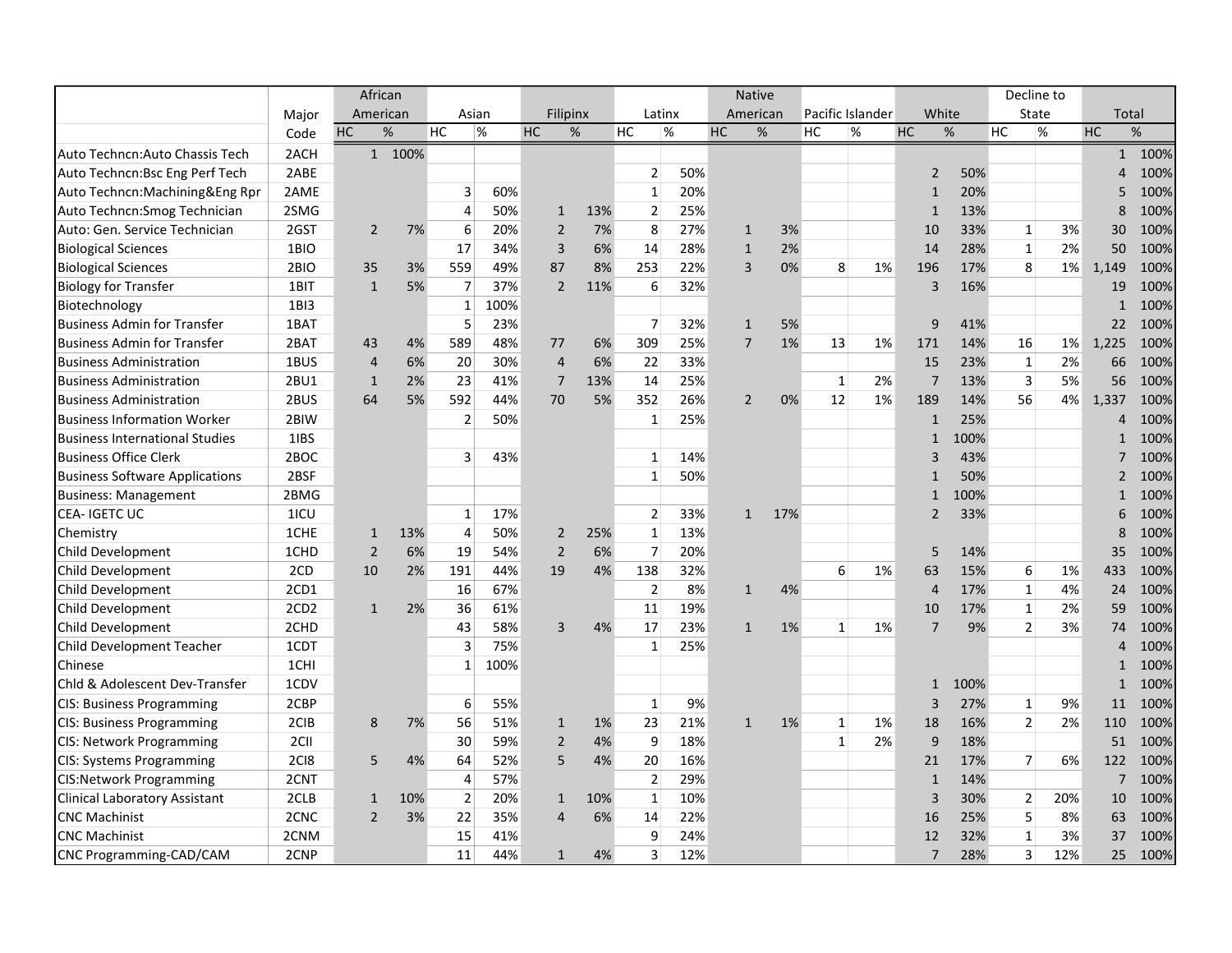|                                           |       | African        |     |                |      |              |     |                |     |    | <b>Native</b> |    |                  |      |                |      |           | Decline to     |     |                          |      |
|-------------------------------------------|-------|----------------|-----|----------------|------|--------------|-----|----------------|-----|----|---------------|----|------------------|------|----------------|------|-----------|----------------|-----|--------------------------|------|
|                                           | Major | American       |     | Asian          |      | Filipinx     |     | Latinx         |     |    | American      |    | Pacific Islander |      | White          |      |           | State          |     | Total                    |      |
|                                           | Code  | $\%$<br>HC     |     | HC             | $\%$ | HC           | %   | <b>HC</b>      | %   | HC | %             |    | HC               | $\%$ | <b>HC</b>      | %    | <b>HC</b> | $\%$           |     | <b>HC</b>                | $\%$ |
| CNC Research & Develop Machin             | 2CNR  | $\mathbf{1}$   | 2%  | 13             | 23%  | $\mathbf{1}$ | 2%  | 10             | 18% |    |               |    | $\mathbf{1}$     | 2%   | 29             | 52%  |           | $\mathbf{1}$   | 2%  | 56                       | 100% |
| Comm Studies for Transfer                 | 1CMT  |                |     | $\mathbf{1}$   | 17%  |              |     | 3              | 50% |    |               |    |                  |      | $\overline{2}$ | 33%  |           |                |     | 6                        | 100% |
| <b>Communication Studies</b>              | 1COS  |                |     | $\overline{2}$ | 22%  | 1            | 11% | $\mathbf{1}$   | 11% |    |               |    |                  |      | 5              | 56%  |           |                |     | 9                        | 100% |
| <b>Communication Studies</b>              | 2CMM  | 13             | 8%  | 51             | 30%  | 13           | 8%  | 54             | 32% |    |               |    | $\overline{2}$   | 1%   | 34             | 20%  |           | 2 <sup>1</sup> | 1%  | 169                      | 100% |
| <b>Communication Studies</b>              | 2COM  |                |     | $\mathbf{1}$   | 100% |              |     |                |     |    |               |    |                  |      |                |      |           |                |     | $\mathbf{1}$             | 100% |
| <b>Communication Studies-Transfer</b>     | 2CMS  | 17             | 7%  | 79             | 33%  | 18           | 8%  | 84             | 36% |    |               |    | 2                | 1%   | 35             | 15%  |           | $\mathbf{1}$   | 0%  | 236                      | 100% |
| <b>Communications Arts &amp; New Me</b>   | 1CAN  |                |     |                |      |              |     |                |     |    |               |    |                  |      | $\mathbf{1}$   | 100% |           |                |     | $\mathbf{1}$             | 100% |
| Comp Crime Investig & Security            | 2CCI  |                |     | 1              | 33%  |              |     | 1              | 33% |    |               |    | $\mathbf{1}$     | 33%  |                |      |           |                |     | 3                        | 100% |
| Computer Aided Dsgn-Mechanical            | 2CAD  | $\mathbf{1}$   | 1%  | 33             | 46%  | 5            | 7%  | 15             | 21% |    |               |    |                  |      | 16             | 23%  |           | $\mathbf{1}$   | 1%  | 71                       | 100% |
| <b>Computer Animation</b>                 | 2FTC  |                |     |                |      | $\mathbf{1}$ | 50% |                |     |    |               |    |                  |      | $\mathbf{1}$   | 50%  |           |                |     | $\overline{2}$           | 100% |
| <b>Computer Science</b>                   | 1CIS  | $\overline{2}$ | 4%  | 28             | 50%  | $\mathbf{1}$ | 2%  | 9              | 16% |    |               |    | $\mathbf{1}$     | 2%   | 13             | 23%  |           | $\overline{2}$ | 4%  | 56                       | 100% |
| <b>Computer Science for Transfer</b>      | 1CST  | $\overline{2}$ | 7%  | 13             | 43%  |              |     | 10             | 33% |    |               |    |                  |      | 5              | 17%  |           |                |     | 30                       | 100% |
| <b>Computer Science for Transfer</b>      | 2CST  | 38             | 3%  | 862            | 58%  | 78           | 5%  | 236            | 16% |    | 3             | 0% | 5                | 0%   | 255            | 17%  |           | 16             | 1%  | 1,493                    | 100% |
| Computer Software Development             | 1CDP  |                |     | 1              | 14%  | $\mathbf{1}$ | 14% |                |     |    |               |    |                  |      | 5              | 71%  |           |                |     | 7                        | 100% |
| Corrections/Probation                     | 2AJC  | 3              | 10% | 3              | 10%  | $\mathbf{1}$ | 3%  | 19             | 66% |    | $\mathbf{1}$  | 3% |                  |      | $\mathbf{1}$   | 3%   |           | $\mathbf{1}$   | 3%  | 29                       | 100% |
| CPA Exam Prep-CEA                         | 1CPA  |                |     | $\mathbf{1}$   | 100% |              |     |                |     |    |               |    |                  |      |                |      |           |                |     | $\mathbf{1}$             | 100% |
| <b>Creative Writing</b>                   | 1CWR  |                |     |                |      |              |     |                |     |    |               |    |                  |      | $\mathbf{1}$   | 100% |           |                |     | $\mathbf{1}$             | 100% |
| <b>CSU General Education-Breadth</b>      | 1IDC  |                |     | 4              | 67%  |              |     | $\mathbf{1}$   | 17% |    |               |    | $\mathbf{1}$     | 17%  |                |      |           |                |     | 6                        | 100% |
| <b>Cyber Forensics&amp;Investigations</b> | 2CFI  |                |     | 1              | 100% |              |     |                |     |    |               |    |                  |      |                |      |           |                |     | $\mathbf{1}$             | 100% |
| Database Design for Dev Oracle            | 2DDB  | 3              | 30% | 6              | 60%  |              |     |                |     |    |               |    |                  |      | $\mathbf{1}$   | 10%  |           |                |     | 10                       | 100% |
| Database Management                       | 1DBM  |                |     |                |      |              |     |                |     |    |               |    |                  |      | $\mathbf{1}$   | 100% |           |                |     | $\mathbf{1}$             | 100% |
| Database Mngt                             | 1DBA  |                |     |                |      |              |     |                |     |    |               |    |                  |      | $\mathbf{1}$   | 100% |           |                |     | $\mathbf{1}$             | 100% |
| <b>Dental Assisting</b>                   | 1DA   |                |     | 1              | 100% |              |     |                |     |    |               |    |                  |      |                |      |           |                |     | $\mathbf{1}$             | 100% |
| <b>Dental Assisting-CEA</b>               | 1DAZ  |                |     | $\mathbf{1}$   | 100% |              |     |                |     |    |               |    |                  |      |                |      |           |                |     | $\mathbf{1}$             | 100% |
| Dental Hygiene                            | 1DH   |                |     |                |      |              |     |                |     |    |               |    |                  |      | 2              | 67%  |           | $\mathbf{1}$   | 33% | 3                        | 100% |
| Dental Hygiene                            | 1DH   |                |     | 3              | 33%  |              |     | 5              | 56% |    |               |    |                  |      | $\mathbf{1}$   | 11%  |           |                |     | 9                        | 100% |
| Diagnostic Medical Sonograph              | 1DMS  |                |     | $\mathbf{1}$   | 50%  |              |     | 1              | 50% |    |               |    |                  |      |                |      |           |                |     | $\overline{\phantom{0}}$ | 100% |
| Diagnostic Medical Sonography             | 1DIM  | $\mathbf{1}$   | 20% | $\mathbf{1}$   | 20%  |              |     | 1              | 20% |    |               |    |                  |      | $\overline{2}$ | 40%  |           |                |     | 5                        | 100% |
| Drafting: Comp Aided Desgn                | 2DCA  |                |     |                |      |              |     |                |     |    |               |    |                  |      | $\overline{2}$ | 67%  |           | $\mathbf{1}$   | 33% | 3                        | 100% |
| Early Childhood Ed for Trnsfer            | 2ECT  | 5              | 4%  | 28             | 22%  | 6            | 5%  | 65             | 51% |    |               |    | 3                | 2%   | 18             | 14%  |           | $\overline{2}$ | 2%  | 127                      | 100% |
| Early Childhood Mental Health             | 2ECM  | $\mathbf{1}$   | 7%  | $\overline{2}$ | 14%  |              |     | $\overline{7}$ | 50% |    | $\mathbf{1}$  | 7% |                  |      | $\overline{3}$ | 21%  |           |                |     | 14                       | 100% |
| Early Chld Educ for Transfer              | 1EAT  |                |     | $\mathbf{1}$   | 50%  |              |     | $\mathbf{1}$   | 50% |    |               |    |                  |      |                |      |           |                |     | $\overline{2}$           | 100% |
| Early Interv/Spcl Educ Assist             | 2CDE  |                |     | $\overline{4}$ | 50%  | $\mathbf{1}$ | 13% | $\mathbf{1}$   | 13% |    |               |    |                  |      | $\mathbf{1}$   | 13%  |           | $\mathbf{1}$   | 13% | 8                        | 100% |
| Economics                                 | 1ECO  |                |     | 6              | 55%  |              |     | $\mathbf{1}$   | 9%  |    |               |    |                  |      | 4              | 36%  |           |                |     | 11                       | 100% |
| Economics                                 | 2ECO  |                |     | 1              | 100% |              |     |                |     |    |               |    |                  |      |                |      |           |                |     | $\mathbf{1}$             | 100% |
| <b>Economics for Transfer</b>             | 1ECT  | 1              | 8%  | 5              | 38%  |              |     | 3              | 23% |    |               |    |                  |      | $\overline{4}$ | 31%  |           |                |     | 13                       | 100% |
| <b>Economics for Transfer</b>             | 2EOT  | 14             | 5%  | 156            | 60%  | 10           | 4%  | 34             | 13% |    |               |    |                  |      | 38             | 15%  |           | $\overline{7}$ | 3%  | 259                      | 100% |
| Energy Manag & Buildng Science            | 2EM2  |                |     | $\mathbf{1}$   | 17%  |              |     | 3              | 50% |    |               |    |                  |      | $\overline{2}$ | 33%  |           |                |     | 6                        | 100% |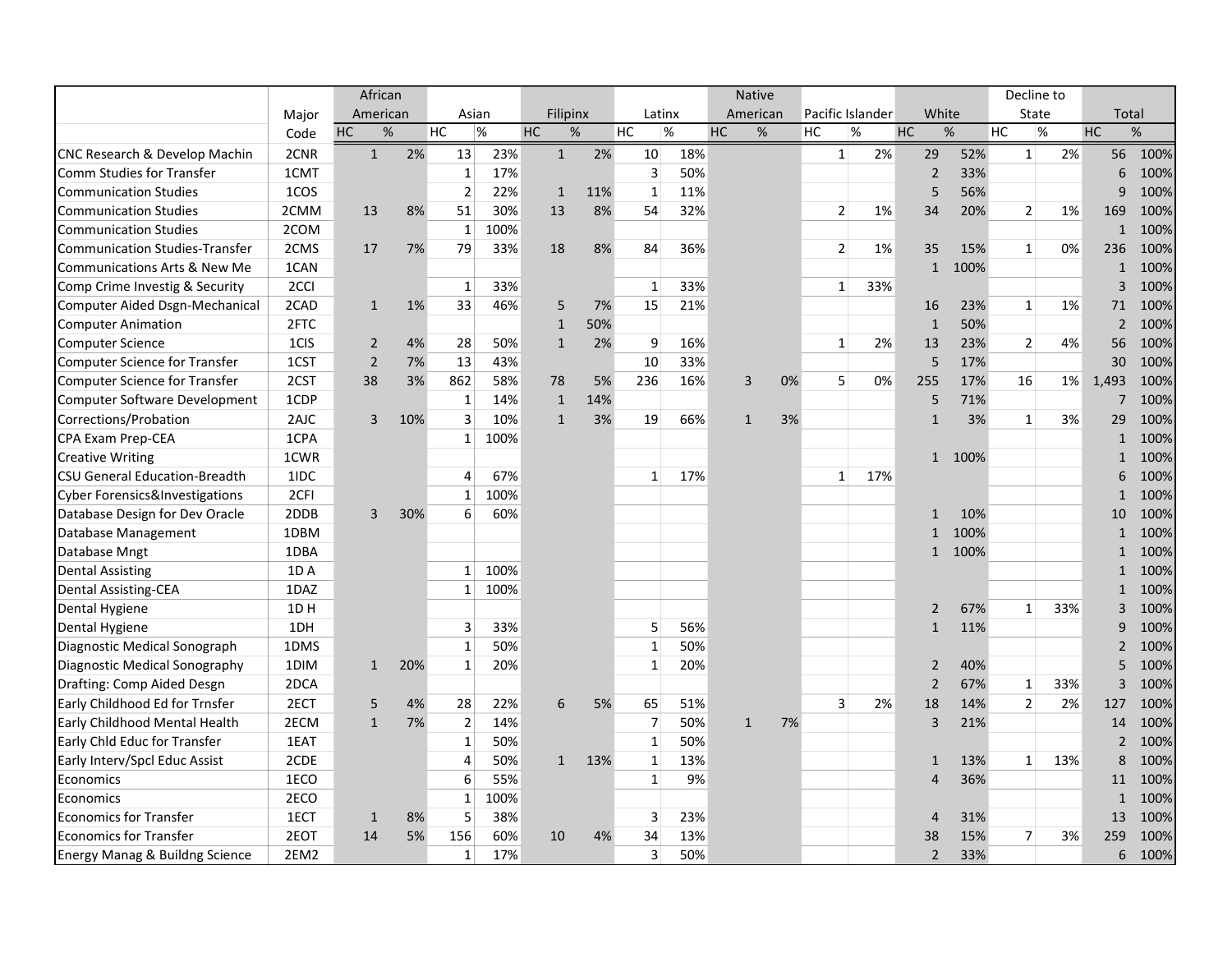|                                          |                  | African        |    |                |      |                |      |                |      |              | <b>Native</b> |    |                  |     |                       |      |    | Decline to     |     |           |                        |
|------------------------------------------|------------------|----------------|----|----------------|------|----------------|------|----------------|------|--------------|---------------|----|------------------|-----|-----------------------|------|----|----------------|-----|-----------|------------------------|
|                                          | Major            | American       |    | Asian          |      | Filipinx       |      | Latinx         |      |              | American      |    | Pacific Islander |     | White                 |      |    | State          |     |           | Total                  |
|                                          | Code             | HC<br>$\%$     |    | HC             | $\%$ | <b>HC</b>      | %    | HC             | %    | HC           | %             |    | HC               | %   | <b>HC</b>             | %    | HC | %              |     | <b>HC</b> | %                      |
| Energy Manag & Buildng Science           | 2EMB             |                |    | $\mathbf{1}$   | 25%  |                |      | 2 <sup>1</sup> | 50%  |              |               |    |                  |     | $\mathbf{1}$          | 25%  |    |                |     |           | $\overline{4}$<br>100% |
| Energy Manag & Buildng Science           | 2EMS             | $\mathbf{1}$   | 5% | $\overline{4}$ | 18%  | 3              | 14%  | 10             | 45%  |              |               |    |                  |     | $\boldsymbol{\Delta}$ | 18%  |    |                |     |           | 100%<br>22             |
| Engineering                              | 1EGN             |                |    | 14             | 50%  | 3              | 11%  | $\overline{4}$ | 14%  |              |               |    |                  |     | 6                     | 21%  |    | $\mathbf{1}$   | 4%  |           | 100%<br>28             |
| English                                  | 1ENG             | $\mathbf{1}$   | 4% | 11             | 48%  |                |      | 3              | 13%  |              |               |    |                  |     | $\overline{7}$        | 30%  |    | $\mathbf{1}$   | 4%  | 23        | 100%                   |
| English                                  | <b>2EN5</b>      | 10             | 4% | 104            | 44%  | $\overline{7}$ | 3%   | 50             | 21%  | $\mathbf{1}$ |               | 0% | $\mathbf{1}$     | 0%  | 60                    | 25%  |    | 3              | 1%  | 236       | 100%                   |
| English for Transfer                     | 1EHT             |                |    | $\overline{2}$ | 50%  |                |      | $\mathbf{1}$   | 25%  |              |               |    |                  |     | $\mathbf{1}$          | 25%  |    |                |     |           | 100%<br>4              |
| <b>English for Transfer</b>              | 2EGT             | $\mathbf{1}$   | 1% | 36             | 39%  | 9              | 10%  | 32             | 34%  |              |               |    | 1                | 1%  | 14                    | 15%  |    |                |     | 93        | 100%                   |
| <b>Enterprise Networking</b>             | 1ENT             |                |    | 1              | 100% |                |      |                |      |              |               |    |                  |     |                       |      |    |                |     |           | 100%<br>$\mathbf{1}$   |
| <b>Enterprise Security Profession</b>    | 2ENS             | 2              | 5% | 15             | 38%  | $\overline{4}$ | 10%  | 6              | 15%  |              |               |    |                  |     | 12                    | 31%  |    |                |     |           | 100%<br>39             |
| <b>Enterprise Security Profession</b>    | 2ESP             |                |    | $\mathbf{1}$   | 20%  |                |      | $\overline{2}$ | 40%  |              |               |    |                  |     | $\overline{2}$        | 40%  |    |                |     |           | 100%<br>5              |
| Entrepreneurship                         | 2ENT             | $\mathbf{1}$   | 8% | 5              | 38%  |                |      | 6              | 46%  |              |               |    |                  |     | $\mathbf{1}$          | 8%   |    |                |     | 13        | 100%                   |
| Envi Resource Mgmt&Poll Prev             | 2ER1             |                |    | 2              | 22%  |                |      | 4              | 44%  |              |               |    |                  |     | $\overline{2}$        | 22%  |    | 1              | 11% |           | 100%<br>9              |
| Envir Horticulture&Design-CEA            | 1EHZ             |                |    |                |      |                |      | 1              | 100% |              |               |    |                  |     |                       |      |    |                |     |           | 100%<br>$\mathbf{1}$   |
| <b>Envir Resource Mgmt&amp;Poll Prev</b> | 2ERM             | 3              | 4% | 24             | 29%  | 4              | 5%   | 24             | 29%  |              |               |    | 1                | 1%  | 25                    | 30%  |    | $\overline{3}$ | 4%  | 84        | 100%                   |
| Environm Compli & Pollut Prev            | 2ECP             |                |    | $\overline{2}$ | 25%  |                |      | $\overline{4}$ | 50%  |              |               |    | $\mathbf{1}$     | 13% | $\mathbf{1}$          | 13%  |    |                |     |           | 100%<br>8              |
| <b>Environmental Horticulture</b>        | 1EHD             |                |    | $\mathbf{1}$   | 20%  |                |      | 3              | 60%  |              |               |    |                  |     | $\mathbf{1}$          | 20%  |    |                |     |           | 100%<br>5              |
| Facility&Sustainable Bldg Mgt            | 2FSB             | 2              | 5% | 8              | 20%  | $\mathbf{1}$   | 3%   | 20             | 50%  |              |               |    | 1                | 3%  | 8                     | 20%  |    |                |     | 40        | 100%                   |
| Film Production                          | 2FPR             | 15             | 7% | 65             | 30%  | 17             | 8%   | 76             | 35%  |              |               |    | $\overline{2}$   | 1%  | 37                    | 17%  |    | 5              | 2%  | 217       | 100%                   |
| Film, TV&Elect Media for Trans           | 2FET             |                |    |                |      |                |      | $\overline{2}$ | 50%  |              |               |    |                  |     | $\overline{2}$        | 50%  |    |                |     |           | 100%<br>4              |
| Film, TV & Elec Media-Transfer           | 1FTV             |                |    |                |      |                |      | $\mathbf{1}$   | 100% |              |               |    |                  |     |                       |      |    |                |     |           | 100%<br>1              |
| <b>FILM/TV Production: TV Emph</b>       | 1FLT             |                |    |                |      |                |      |                |      |              |               |    |                  |     | $\mathbf{1}$          | 100% |    |                |     |           | 100%<br>$\mathbf{1}$   |
| Film/TV Production: TV Emph              | 2FLT             |                |    | $\overline{4}$ | 57%  |                |      | $\mathbf{1}$   | 14%  |              |               |    |                  |     | $\overline{2}$        | 29%  |    |                |     |           | 100%<br>$\overline{7}$ |
| Film/TV: Animation                       | 2FTV             | 5              | 3% | 65             | 39%  | 14             | 8%   | 45             | 27%  | $\mathbf{1}$ |               | 1% |                  |     | 32                    | 19%  |    | 4              | 2%  | 166       | 100%                   |
| Film/TV: Production                      | 2FL <sub>2</sub> | 3              | 7% | 16             | 39%  | $\overline{4}$ | 10%  | 8              | 20%  |              |               |    |                  |     | 9                     | 22%  |    | $\mathbf{1}$   | 2%  | 41        | 100%                   |
| Film/TV: Screenwriting                   | 2SCR             | $\overline{2}$ | 4% | 13             | 27%  | 5              | 10%  | 18             | 38%  |              |               |    | $\mathbf{1}$     | 2%  | 9                     | 19%  |    |                |     |           | 100%<br>48             |
| <b>General Art</b>                       | 1GAR             |                |    | $\mathbf{1}$   | 100% |                |      |                |      |              |               |    |                  |     |                       |      |    |                |     |           | 100%<br>$\mathbf{1}$   |
| <b>General Electrician</b>               | 1GEL             |                |    | $\mathbf{1}$   | 100% |                |      |                |      |              |               |    |                  |     |                       |      |    |                |     |           | 100%<br>$\mathbf{1}$   |
| General Electrician Apprentice           | 1AP4             |                |    |                |      |                |      | $\mathbf{1}$   | 33%  |              |               |    |                  |     | 2                     | 67%  |    |                |     |           | 3<br>100%              |
| <b>General Studies: Science</b>          | 1GSC             |                |    | 9              | 53%  |                |      | 3              | 18%  |              |               |    |                  |     | 5                     | 29%  |    |                |     | 17        | 100%                   |
| General Studies: Social Science          | 1GSS             |                |    | $\mathbf{1}$   | 7%   | $\mathbf{1}$   | 7%   | $\overline{7}$ | 50%  |              |               |    |                  |     | $\boldsymbol{\Delta}$ | 29%  |    | $\mathbf{1}$   | 7%  |           | 100%<br>14             |
| Geographic Inform Syst Tech              | 1GI4             |                |    |                |      |                |      |                |      |              |               |    |                  |     | $\overline{2}$        | 100% |    |                |     |           | $\overline{2}$<br>100% |
| Geography-AS                             | 1GES             |                |    |                |      | 1              | 100% |                |      |              |               |    |                  |     |                       |      |    |                |     |           | 100%<br>$\mathbf{1}$   |
| <b>Global Studies</b>                    | 2GL1             |                |    |                |      |                |      |                |      |              |               |    |                  |     | $\overline{2}$        | 100% |    |                |     |           | 100%<br>$\overline{2}$ |
| <b>Global Studies</b>                    | 2GLO             |                |    | 17             | 39%  | $\overline{2}$ | 5%   | 13             | 30%  |              |               |    |                  |     | 11                    | 25%  |    | $\mathbf{1}$   | 2%  |           | 100%<br>44             |
| <b>Global Studies for Transfer</b>       | 1GLO             |                |    |                |      |                |      |                |      |              |               |    |                  |     | $\mathbf{1}$          | 100% |    |                |     |           | 100%<br>$\mathbf{1}$   |
| Gr Des & Com Graph-Visl Com              | 1GDV             |                |    |                |      |                |      |                |      |              |               |    |                  |     | $\mathbf{1}$          | 100% |    |                |     |           | 100%<br>$\mathbf{1}$   |
| Graphic & Interactive Design             | 1GID             |                |    | $\overline{2}$ | 17%  | $\mathbf{1}$   | 8%   | 3              | 25%  |              |               |    |                  |     | 6                     | 50%  |    |                |     |           | 100%<br>12             |
| Graphic & Interactive Dsgn-CEA           | 1GIZ             |                |    | $\mathbf{1}$   | 25%  | $\mathbf{1}$   | 25%  | $\overline{2}$ | 50%  |              |               |    |                  |     |                       |      |    |                |     |           | 100%<br>$\overline{4}$ |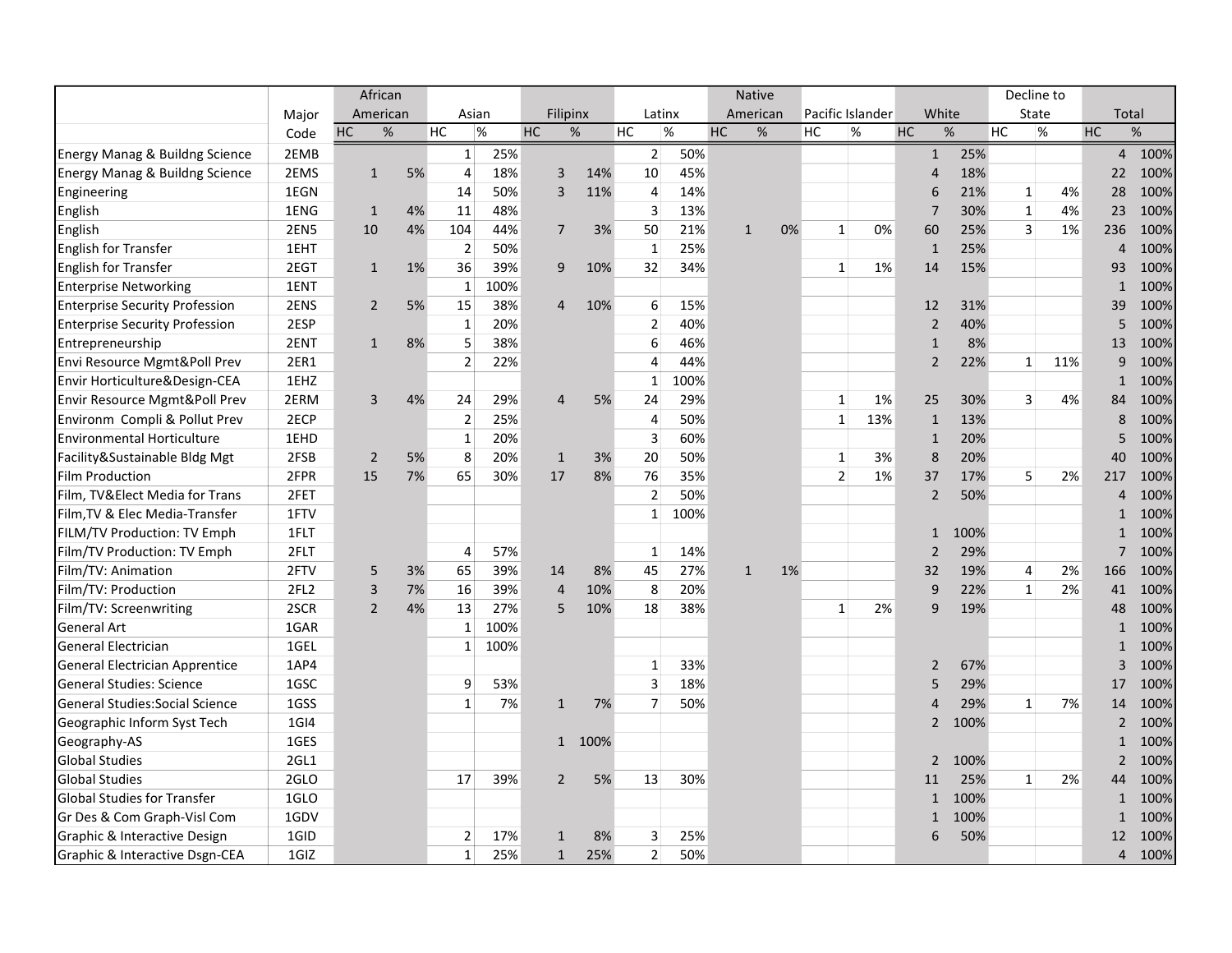|                                            |                  | African        |      |                |      |                |     |                |      |    | <b>Native</b>  |      |                |                  |                |       |    | Decline to     |      |                          |      |
|--------------------------------------------|------------------|----------------|------|----------------|------|----------------|-----|----------------|------|----|----------------|------|----------------|------------------|----------------|-------|----|----------------|------|--------------------------|------|
|                                            | Major            | American       |      | Asian          |      | Filipinx       |     | Latinx         |      |    | American       |      |                | Pacific Islander |                | White |    | State          |      | Total                    |      |
|                                            | Code             | HC             | $\%$ | HC             | $\%$ | HC             | %   | HC             | %    | HC | $\%$           |      | HC             | %                | HC             | %     | HC |                | $\%$ | HC                       | $\%$ |
| Graphic Design                             | 2GD1             | $\overline{7}$ | 2%   | 136            | 42%  | 30             | 9%  | 87             | 27%  |    | $\mathbf{1}$   | 0%   | 3 <sup>1</sup> | 1%               | 56             | 17%   |    | $6 \mid$       | 2%   | 326                      | 100% |
| <b>Graphic Design</b>                      | 2GD <sub>2</sub> |                |      | 11             | 35%  | $\overline{2}$ | 6%  | 12             | 39%  |    |                |      |                |                  | 6              | 19%   |    |                |      | 31                       | 100% |
| <b>High School Student</b>                 | 1HSC             | 3              | 3%   | 54             | 55%  | 5              | 5%  | 12             | 12%  |    |                |      |                |                  | 23             | 23%   |    | $\overline{2}$ | 2%   | 99                       | 100% |
| High School Student                        | 2HSC             | 6              | 2%   | 191            | 56%  | 12             | 3%  | 35             | 10%  |    | $\mathbf{1}$   | 0%   |                |                  | 90             | 26%   |    | 9              | 3%   | 344                      | 100% |
| History                                    | 1HIS             |                |      |                |      |                |     | $\overline{2}$ | 67%  |    |                |      |                |                  | $\mathbf{1}$   | 33%   |    |                |      | 3                        | 100% |
| <b>History for Transfer</b>                | 1HIT             |                |      |                |      |                |     | $\mathbf{1}$   | 100% |    |                |      |                |                  |                |       |    |                |      | $\mathbf{1}$             | 100% |
| <b>History for Transfer</b>                | 2HST             | 3              | 3%   | 29             | 29%  | 5              | 5%  | 27             | 27%  |    | $\mathbf{1}$   | 1%   |                |                  | 31             | 31%   |    | 3              | 3%   | 99                       | 100% |
| Humanities                                 | 1GSH             |                |      |                |      |                |     |                |      |    |                |      |                |                  | $\mathbf{1}$   | 50%   |    | $\mathbf{1}$   | 50%  | $\overline{2}$           | 100% |
| <b>Humanities</b>                          | 1HUM             |                |      | 1              | 50%  |                |     | $\mathbf{1}$   | 50%  |    |                |      |                |                  |                |       |    |                |      | $\overline{2}$           | 100% |
| <b>Humanities</b>                          | 2HMN             | $\mathbf{1}$   | 5%   | 6              | 32%  |                |     | 5              | 26%  |    |                |      | $\mathbf{1}$   | 5%               | 6              | 32%   |    |                |      | 19                       | 100% |
| <b>IGETC</b>                               | 1IDU             |                |      |                |      |                |     |                |      |    | $\mathbf{1}$   | 100% |                |                  |                |       |    |                |      | $\mathbf{1}$             | 100% |
| <b>Informatics</b>                         | 1INF             |                |      |                |      |                |     |                |      |    |                |      |                | 1 100%           |                |       |    |                |      | $\mathbf{1}$             | 100% |
| <b>Instructional Design &amp; Technlgy</b> | 1IDT             |                |      | 1              | 25%  |                |     | $\overline{2}$ | 50%  |    |                |      |                |                  | 1              | 25%   |    |                |      | Δ                        | 100% |
| <b>Insurance and Coding</b>                | 2INS             |                |      | 15             | 58%  | $\mathbf{1}$   | 4%  | 5              | 19%  |    | $\mathbf{1}$   | 4%   |                |                  | 4              | 15%   |    |                |      | 26                       | 100% |
| <b>Interactive Design</b>                  | 2IDS             |                |      | 3              | 50%  | $\mathbf{1}$   | 17% | $\mathbf{1}$   | 17%  |    |                |      |                |                  |                |       |    | $\mathbf{1}$   | 17%  | 6                        | 100% |
| <b>Intercultural Studies</b>               | <b>2IC1</b>      | 3              | 11%  | 10             | 36%  | $\mathbf{1}$   | 4%  | 10             | 36%  |    |                |      |                |                  | 3              | 11%   |    | $\mathbf{1}$   | 4%   | 28                       | 100% |
| <b>Intercultural Studies</b>               | 2ICU             | $\mathbf{1}$   | 25%  | 1              | 25%  |                |     | $\overline{2}$ | 50%  |    |                |      |                |                  |                |       |    |                |      | 4                        | 100% |
| Japanese                                   | 1JAP             |                |      |                |      |                |     | $\mathbf{1}$   | 100% |    |                |      |                |                  |                |       |    |                |      | $\mathbf{1}$             | 100% |
| Journalism                                 | 2JRL             | $\overline{4}$ | 7%   | 9              | 16%  | $\overline{2}$ | 4%  | 25             | 45%  |    |                |      | $\mathbf{1}$   | 2%               | 14             | 25%   |    | $\mathbf{1}$   | 2%   | 56                       | 100% |
| Journalism for Transfer                    | 2JRT             | 3              | 9%   | $\overline{4}$ | 12%  | $\overline{2}$ | 6%  | 19             | 58%  |    |                |      |                |                  | 5              | 15%   |    |                |      | 33                       | 100% |
| Kinesiology for Transfer                   | 1KIT             | 3              | 21%  | 5              | 36%  | $\mathbf{1}$   | 7%  | 3              | 21%  |    |                |      |                |                  | $\overline{2}$ | 14%   |    |                |      | 14                       | 100% |
| Kinesiology for Transfer                   | 2KIN             | 21             | 5%   | 99             | 24%  | 74             | 18% | 149            | 36%  |    | 3              | 1%   | 5              | 1%               | 59             | 14%   |    | 6              | 1%   | 416                      | 100% |
| Lab Assisting                              | 2MLB             | $\mathbf{1}$   | 5%   | 8              | 36%  | $\overline{2}$ | 9%  | 5              | 23%  |    |                |      |                |                  | 6              | 27%   |    |                |      | 22                       | 100% |
| Law & Society (Pre-Law)                    | 1PLA             |                |      |                |      |                |     | $\overline{2}$ | 100% |    |                |      |                |                  |                |       |    |                |      | $\overline{\phantom{0}}$ | 100% |
| Law Enforcement                            | 2AJL             | 3              | 2%   | 37             | 20%  | 8              | 4%  | 113            | 61%  |    | $\mathbf{1}$   | 1%   | 4              | 2%               | 17             | 9%    |    | $\mathbf{1}$   | 1%   | 184                      | 100% |
| Leadership and Social Change               | 2LDR             |                |      | $\mathbf{1}$   | 50%  |                |     | $\mathbf{1}$   | 50%  |    |                |      |                |                  |                |       |    |                |      | $\overline{\phantom{0}}$ | 100% |
| Lib Arts-Sci, Math&Engineering             | 2SME             | 22             | 2%   | 548            | 55%  | 62             | 6%  | 219            | 22%  |    | $\overline{2}$ | 0%   | 3              | 0%               | 124            | 12%   |    | 20             | 2%   | 1,000                    | 100% |
| Lib Arts-Soc & Behavioral Sci              | 2SBS             | 40             | 6%   | 224            | 33%  | 29             | 4%  | 253            | 37%  |    | $\mathbf{1}$   | 0%   | 8              | 1%               | 111            | 16%   |    | 16             | 2%   | 682                      | 100% |
| Liberal Arts                               | 1LIB             |                |      |                |      |                |     |                |      |    |                |      |                |                  | $\mathbf{1}$   | 100%  |    |                |      | $\mathbf{1}$             | 100% |
| Liberal Arts - Arts & Letters              | 2ALE             | 21             | 4%   | 191            | 32%  | 35             | 6%  | 130            | 22%  |    | $\overline{3}$ | 1%   | 5              | 1%               | 179            | 30%   |    | 27             | 5%   | 591                      | 100% |
| Liberal Arts - Psychology                  | 2PSY             |                |      | 1              | 100% |                |     |                |      |    |                |      |                |                  |                |       |    |                |      | $\mathbf{1}$             | 100% |
| Liberal Arts-Business&CIS Emph             | 2 <sub>BCI</sub> | 9              | 5%   | 92             | 55%  | 9              | 5%  | 37             | 22%  |    |                |      |                |                  | 17             | 10%   |    | $\overline{2}$ | 1%   | 166                      | 100% |
| <b>LVN Transition To RN</b>                | 2LVN             | 4              | 7%   | 12             | 21%  | 12             | 21% | 23             | 40%  |    |                |      | $\mathbf{1}$   | 2%               | 5              | 9%    |    | $\mathbf{1}$   | 2%   | 58                       | 100% |
| Management                                 | 2MGM             | 8              | 9%   | 38             | 42%  | $\overline{3}$ | 3%  | 29             | 32%  |    |                |      |                |                  | 12             | 13%   |    | $\mathbf{1}$   | 1%   | 91                       | 100% |
| Mandarin                                   | 2MD1             |                |      | 6              | 55%  |                |     |                |      |    | $\mathbf{1}$   | 9%   |                |                  | $\overline{4}$ | 36%   |    |                |      | 11                       | 100% |
| Mandarin                                   | 2MDR             |                |      | 8              | 53%  | $\mathbf{1}$   | 7%  | $\mathbf{1}$   | 7%   |    |                |      |                |                  | 5              | 33%   |    |                |      | 15                       | 100% |
| <b>Marketing Management</b>                | 2-Mar            | $\overline{7}$ | 4%   | 68             | 42%  | 10             | 6%  | 48             | 30%  |    |                |      | $\overline{2}$ | 1%               | 25             | 15%   |    | 2              | 1%   | 162                      | 100% |
| Massage Therapy                            | 2MT              | $\mathbf{1}$   | 2%   | 18             | 34%  | $\overline{4}$ | 8%  | 15             | 28%  |    | $\mathbf{1}$   | 2%   | $\overline{2}$ | 4%               | 11             | 21%   |    | $\mathbf{1}$   | 2%   | 53                       | 100% |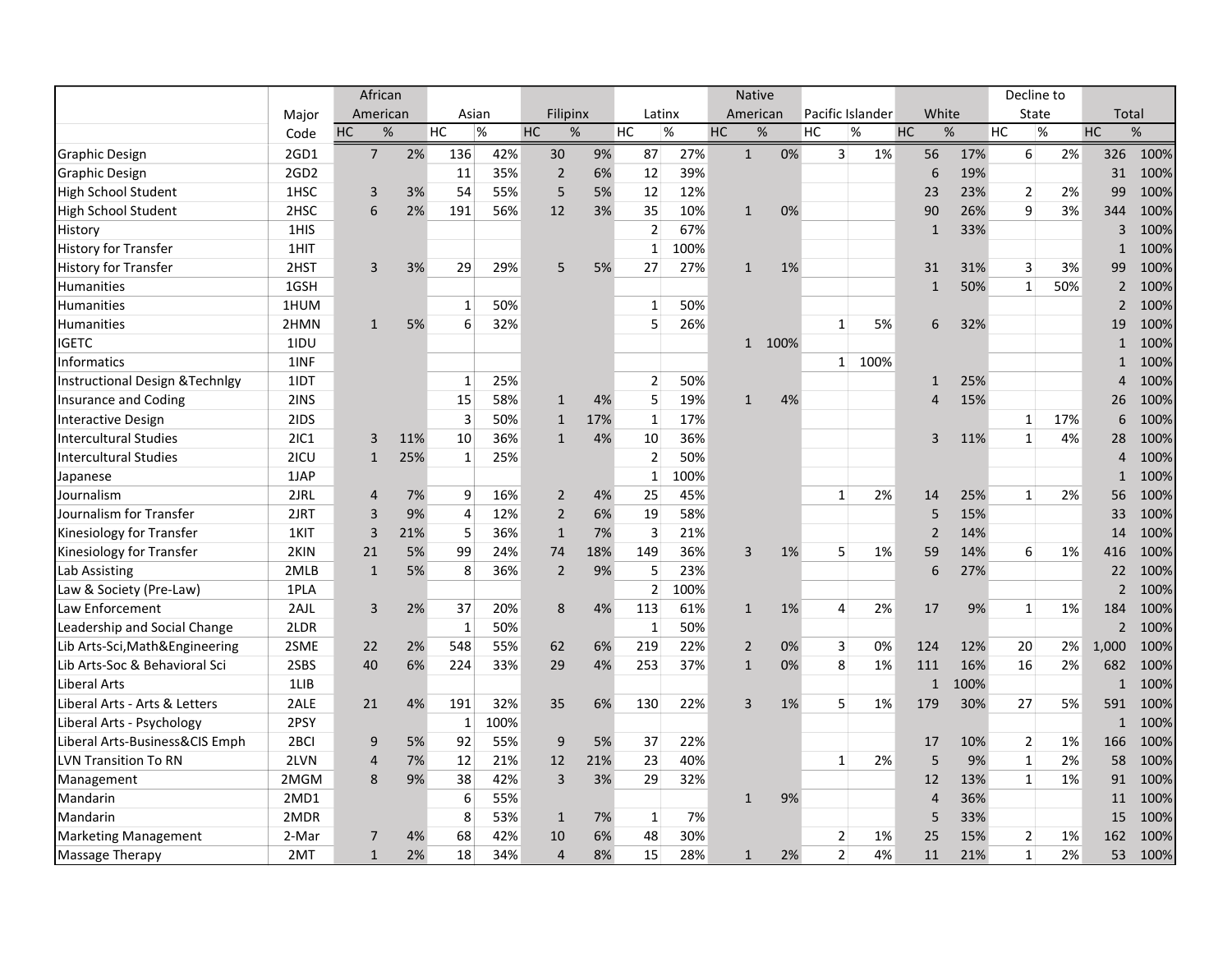|                                      |                  | African        |     |                |      |                |      |                         |      |           | <b>Native</b> |    |                  |      |                |       |           | Decline to      |      |           |                |      |
|--------------------------------------|------------------|----------------|-----|----------------|------|----------------|------|-------------------------|------|-----------|---------------|----|------------------|------|----------------|-------|-----------|-----------------|------|-----------|----------------|------|
|                                      | Major            | American       |     | Asian          |      | Filipinx       |      | Latinx                  |      |           | American      |    | Pacific Islander |      |                | White |           | State           |      |           | Total          |      |
|                                      | Code             | HC<br>%        |     | HC             | $\%$ | <b>HC</b>      | %    | HC                      | %    | <b>HC</b> | %             |    | HC               | $\%$ | <b>HC</b>      | %     | <b>HC</b> |                 | $\%$ | <b>HC</b> |                | $\%$ |
| Massage Therapy                      | 2MT <sub>2</sub> |                |     | 5 <sup>1</sup> | 45%  |                |      | $\mathbf 1$             | 9%   |           |               |    |                  |      | 5              |       | 45%       |                 |      |           | 11             | 100% |
| <b>Mathematics</b>                   | 1MAT             |                |     | 5              | 56%  |                |      | $\mathbf{1}$            | 11%  |           |               |    |                  |      | $\overline{2}$ |       | 22%       | $1\overline{ }$ | 11%  |           | 9              | 100% |
| <b>Mathematics for Transfer</b>      | 1MTT             |                |     | $\overline{7}$ | 54%  | $\mathbf{1}$   | 8%   | $\overline{2}$          | 15%  |           |               |    |                  |      | 3              |       | 23%       |                 |      |           | 13             | 100% |
| Mathematics-Transfer                 | 2MTH             | $\overline{2}$ | 1%  | 108            | 49%  | 18             | 8%   | 44                      | 20%  |           | $\mathbf{1}$  | 0% | 4                | 2%   | 40             |       | 18%       | 5 <sup>1</sup>  | 2%   |           | 222            | 100% |
| Med Asst: EKG Technician             | 2MEK             |                |     |                |      |                |      |                         |      |           |               |    |                  |      | $\mathbf{1}$   |       | 100%      |                 |      |           | $\mathbf{1}$   | 100% |
| Med Asst: Insurance & Coding         | 2MAI             |                |     |                |      |                |      |                         |      |           |               |    |                  |      | $\mathbf{1}$   |       | 100%      |                 |      |           | $\mathbf{1}$   | 100% |
| <b>Medical Assisting</b>             | 2MED             | 8              | 4%  | 84             | 42%  | 20             | 10%  | 66                      | 33%  |           | $\mathbf{1}$  | 1% | $\overline{2}$   | 1%   | 16             |       | 8%        | $\mathbf{1}$    | 1%   |           | 198            | 100% |
| <b>Medical File Clerk</b>            | 2MFC             |                |     |                |      | $\mathbf{1}$   | 33%  | $\overline{2}$          | 67%  |           |               |    |                  |      |                |       |           |                 |      |           | 3              | 100% |
| <b>Medical Laboratory Technology</b> | 2MLT             | 5              | 4%  | 63             | 44%  | 23             | 16%  | 33                      | 23%  |           | $\mathbf{1}$  | 1% |                  |      | 13             |       | 9%        | 4               | 3%   |           | 142            | 100% |
| <b>Medical Reception</b>             | 2ME3             |                |     | 3              | 18%  | $\mathbf{1}$   | 6%   | 8                       | 47%  |           | $\mathbf{1}$  | 6% |                  |      | $\overline{3}$ |       | 18%       | $\mathbf{1}$    | 6%   |           | 17             | 100% |
| <b>Medical Records Clerk</b>         | 2MCR             |                |     |                |      | $\overline{2}$ | 67%  | 1                       | 33%  |           |               |    |                  |      |                |       |           |                 |      |           | 3              | 100% |
| <b>Medical Secretary</b>             | 2MSE             |                |     | $\overline{2}$ | 29%  | $\mathbf{1}$   | 14%  | 3                       | 43%  |           |               |    |                  |      | $\mathbf{1}$   |       | 14%       |                 |      |           | 7              | 100% |
| <b>Medical Transcription</b>         | 2MTR             |                |     | $\overline{3}$ | 43%  | $\mathbf{1}$   | 14%  | $\mathbf{1}$            | 14%  |           |               |    |                  |      | $\overline{2}$ |       | 29%       |                 |      |           | $\overline{7}$ | 100% |
| Mfg & Des: CNC Machine Operat        | 2MCO             |                |     |                |      |                |      |                         |      |           |               |    |                  |      |                |       |           | 1               | 100% |           | $\mathbf{1}$   | 100% |
| Music                                | 2MU1             | 5              | 3%  | 50             | 35%  | 9              | 6%   | 41                      | 29%  |           | $\mathbf{1}$  | 1% | 4                | 3%   | 29             |       | 20%       | 4               | 3%   |           | 143            | 100% |
| Music Tech: Pro Tools- CEA           | 1MPT             |                |     |                |      | $\mathbf{1}$   | 100% |                         |      |           |               |    |                  |      |                |       |           |                 |      |           | $\mathbf{1}$   | 100% |
| Music Technology                     | 1MU1             |                |     | $\overline{2}$ | 18%  | $\overline{2}$ | 18%  | $\overline{\mathbf{3}}$ | 27%  |           |               |    | $\mathbf{1}$     | 9%   | 3              |       | 27%       |                 |      |           | 11             | 100% |
| Music Technology-CEA                 | 1MUZ             |                |     |                |      |                |      |                         |      |           |               |    |                  |      | $\mathbf{1}$   |       | 100%      |                 |      |           | $\mathbf{1}$   | 100% |
| Music: Commercial Music Emp          | 1MUC             |                |     |                |      |                |      | $\mathbf{1}$            | 33%  |           |               |    |                  |      | $\overline{2}$ |       | 67%       |                 |      |           | 3              | 100% |
| Music: General                       | 1MU4             | $\mathbf{1}$   | 9%  | $\overline{2}$ | 18%  |                |      | $\mathbf{1}$            | 9%   |           |               |    |                  |      | 5              |       | 45%       | $\overline{2}$  | 18%  |           | 11             | 100% |
| <b>Network Administration</b>        | 2NW1             |                |     | $\overline{2}$ | 33%  | $\mathbf{1}$   | 17%  | $\overline{2}$          | 33%  |           |               |    |                  |      | $\mathbf{1}$   |       | 17%       |                 |      |           | 6              | 100% |
| <b>Network Administration</b>        | 2NWA             | $\overline{2}$ | 6%  | 12             | 36%  | 6              | 18%  | 8                       | 24%  |           |               |    |                  |      | $\overline{4}$ |       | 12%       | $\mathbf{1}$    | 3%   |           | 33             | 100% |
| <b>Network Administration</b>        | 2NWR             |                |     | 5              | 83%  |                |      |                         |      |           |               |    |                  |      | $\mathbf{1}$   |       | 17%       |                 |      |           | 6              | 100% |
| <b>Network Basics</b>                | 2NBS             |                |     | $\overline{4}$ | 57%  | $\mathbf{1}$   | 14%  | $\mathbf{1}$            | 14%  |           |               |    |                  |      | $\mathbf{1}$   |       | 14%       |                 |      |           | 7              | 100% |
| No Major: Undergraduate              | 1NMU             |                |     | 1              | 17%  |                |      |                         |      |           |               |    |                  |      | 5              |       | 83%       |                 |      |           | 6              | 100% |
| No Major: Undergraduate              | 2NMU             |                |     |                |      |                |      | $\mathbf{1}$            | 33%  |           |               |    |                  |      | $\overline{2}$ |       | 67%       |                 |      |           | 3              | 100% |
| Out of state students                | 1OSS             |                |     |                |      |                |      | $1\overline{ }$         | 100% |           |               |    |                  |      |                |       |           |                 |      |           | $\mathbf{1}$   | 100% |
| Out of state students                | 2OSS             |                |     |                |      |                |      |                         |      |           |               |    |                  |      | $\overline{2}$ |       | 100%      |                 |      |           | $\overline{2}$ | 100% |
| <b>Paralegal Studies</b>             | 2PAR             | 10             | 7%  | 36             | 24%  | 3              | 2%   | 54                      | 37%  |           | $\mathbf{1}$  | 1% | $\mathbf{1}$     | 1%   | 38             |       | 26%       | $\overline{4}$  | 3%   |           | 147            | 100% |
| Paramedic                            | 1PAR             | $\mathbf{1}$   | 10% | $\mathbf{1}$   | 10%  | $\overline{2}$ | 20%  | $\overline{2}$          | 20%  |           |               |    |                  |      | $\overline{4}$ |       | 40%       |                 |      |           | 10             | 100% |
| Paramedic-CEA                        | 1PAZ             |                |     | $\mathbf{1}$   | 20%  |                |      | 3                       | 60%  |           |               |    |                  |      | $\mathbf{1}$   |       | 20%       |                 |      |           | 5              | 100% |
| Personal Interest Only               | 2PIO             | 1              | 4%  | 3              | 12%  |                |      | 3                       | 12%  |           |               |    |                  |      | 15             |       | 60%       | $\overline{3}$  | 12%  |           | 25             | 100% |
| <b>Personal Trainer</b>              | 1PTR             |                |     |                |      |                |      | 1                       | 100% |           |               |    |                  |      |                |       |           |                 |      |           | $\mathbf{1}$   | 100% |
| Pharmacy Technician                  | 1PT              |                |     | $\overline{4}$ | 80%  |                |      | $\mathbf{1}$            | 20%  |           |               |    |                  |      |                |       |           |                 |      |           | 5              | 100% |
| Philosophy                           | 1PHI             |                |     | $\mathbf{1}$   | 100% |                |      |                         |      |           |               |    |                  |      |                |       |           |                 |      |           | $\mathbf{1}$   | 100% |
| Philosophy for Transfer              | 2PIT             |                |     | 3              | 100% |                |      |                         |      |           |               |    |                  |      |                |       |           |                 |      |           | 3              | 100% |
| Phlebotomy Technician I              | 2PHB             | $\mathbf{1}$   | 2%  | 12             | 29%  | 6              | 15%  | 13                      | 32%  |           | $\mathbf{1}$  | 2% |                  |      | 7              |       | 17%       | $\mathbf{1}$    | 2%   |           | 41             | 100% |
| Photographic Arts                    | 2PHT             | $\overline{2}$ | 5%  | 8              | 19%  | $\overline{7}$ | 17%  | 17                      | 40%  |           |               |    |                  |      | $\overline{7}$ |       | 17%       | $\mathbf{1}$    | 2%   |           | 42             | 100% |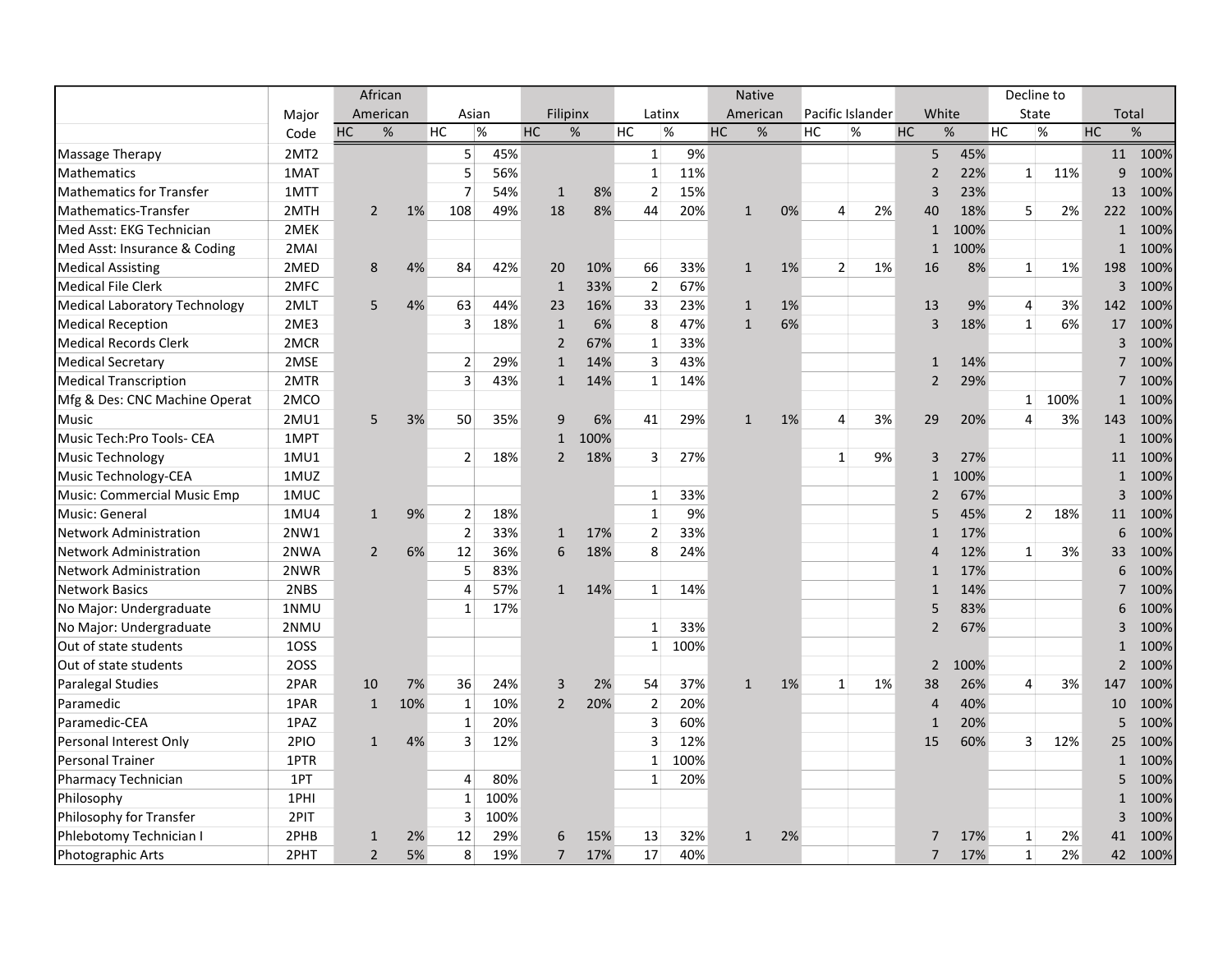|                                       |       | African        |     |                |      |                |     |                |      | <b>Native</b>  |    |    |                    |                |       |           | Decline to     |    |                |                     |
|---------------------------------------|-------|----------------|-----|----------------|------|----------------|-----|----------------|------|----------------|----|----|--------------------|----------------|-------|-----------|----------------|----|----------------|---------------------|
|                                       | Major | American       |     | Asian          |      | Filipinx       |     | Latinx         |      | American       |    |    | Pacific Islander   |                | White |           | State          |    |                | Total               |
|                                       | Code  | HC             | %   | <b>HC</b>      | $\%$ | <b>HC</b>      | %   | HC             | %    | <b>HC</b>      | %  | HC | $\%$               | <b>HC</b>      | $\%$  | <b>HC</b> | %              |    | HC             | %                   |
| Photography                           | 1PHO  |                |     | $\overline{2}$ | 29%  |                |     | 2 <sup>1</sup> | 29%  |                |    |    |                    | $\overline{3}$ |       | 43%       |                |    |                | $7^{\circ}$<br>100% |
| <b>Physical Education</b>             | 1PE   | $\mathbf{1}$   | 33% | $\mathbf{1}$   | 33%  |                |     |                |      |                |    |    |                    | $\mathbf{1}$   |       | 33%       |                |    | $\overline{3}$ | 100%                |
| Physics                               | 1PHY  |                |     | $\overline{2}$ | 33%  |                |     | $\overline{2}$ | 33%  |                |    |    |                    | $\overline{2}$ |       | 33%       |                |    | 6              | 100%                |
| <b>Physics for Transfer</b>           | 1PCT  |                |     | $\mathbf{1}$   | 100% |                |     |                |      |                |    |    |                    |                |       |           |                |    | $\mathbf{1}$   | 100%                |
| <b>Political Science</b>              | 1POL  | $\mathbf{1}$   | 17% | $\mathbf{1}$   | 17%  | $\mathbf{1}$   | 17% | 2              | 33%  |                |    |    |                    | $\mathbf{1}$   |       | 17%       |                |    | 6              | 100%                |
| <b>Political Science for Transfer</b> | 1PST  |                |     | $\mathbf{1}$   | 14%  | $\mathbf{1}$   | 14% | $\overline{2}$ | 29%  |                |    |    |                    | $\overline{3}$ |       | 43%       |                |    | $\overline{7}$ | 100%                |
| <b>Political Science for Transfer</b> | 2PST  | 15             | 9%  | 45             | 26%  | 5              | 3%  | 65             | 38%  | $\overline{2}$ |    | 1% |                    | 37             |       | 21%       | $\overline{4}$ | 2% | 173            | 100%                |
| Pre-Medicine                          | 1PME  |                |     | $\mathbf{1}$   | 50%  | $\mathbf{1}$   | 50% |                |      |                |    |    |                    |                |       |           |                |    | $\overline{2}$ | 100%                |
| Pre-Pharmacy                          | 1PHA  |                |     |                |      |                |     |                |      |                |    |    |                    | $\mathbf{1}$   | 100%  |           |                |    | $\mathbf{1}$   | 100%                |
| Primary Care Assoc Program            | 1PC   | $\mathbf{1}$   | 50% |                |      |                |     | 1              | 50%  |                |    |    |                    |                |       |           |                |    | $\overline{2}$ | 100%                |
| <b>Private Security</b>               | 2AJ1  | $\mathbf{1}$   | 20% | $\mathbf{1}$   | 20%  |                |     | 1              | 20%  |                |    |    |                    | $\overline{2}$ |       | 40%       |                |    | 5              | 100%                |
| Pro/Engineer                          | 2PEN  | $\mathbf{1}$   | 5%  | 8              | 38%  | 3              | 14% | 3              | 14%  |                |    |    |                    | 6              |       | 29%       |                |    | 21             | 100%                |
| <b>Product Model Making</b>           | 2PMM  |                |     | 8              | 35%  |                |     | 6              | 26%  |                |    |    |                    | 8              |       | 35%       | $\mathbf{1}$   | 4% | 23             | 100%                |
| Professional Photography              | 2PRO  | $\overline{2}$ | 8%  | $\overline{4}$ | 17%  | 3              | 13% | 9              | 38%  |                |    |    |                    | 5              |       | 21%       | $\mathbf{1}$   | 4% | 24             | 100%                |
| Program Supervisor & Mentoring        | 1CH4  |                |     |                |      |                |     | $\mathbf{1}$   | 100% |                |    |    |                    |                |       |           |                |    | $\mathbf{1}$   | 100%                |
| Programming in C/C++                  | 2CPG  | 3              | 3%  | 57             | 55%  | 6              | 6%  | 15             | 15%  | $\mathbf{1}$   | 1% |    |                    | 18             |       | 17%       | $\overline{3}$ | 3% | 103            | 100%                |
| Programming in JAVA                   | 2JVA  | $\mathbf{1}$   | 2%  | 39             | 66%  | $\mathbf{1}$   | 2%  | 6              | 10%  |                |    |    | $\mathbf{1}$<br>2% | 8              |       | 14%       | $\overline{3}$ | 5% | 59             | 100%                |
| Programming in Python                 | 2PYN  | $\overline{2}$ | 3%  | 39             | 57%  | 5              | 7%  | 8              | 12%  |                |    |    |                    | 12             |       | 18%       | $\overline{2}$ | 3% | 68             | 100%                |
| Programming Language: PERL            | 2PER  |                |     | $\overline{2}$ | 67%  |                |     |                |      |                |    |    |                    | $\mathbf{1}$   |       | 33%       |                |    | $\overline{3}$ | 100%                |
| <b>Project Management Practition</b>  | 2PJM  |                |     | 12             | 41%  |                |     | 8              | 28%  |                |    |    | 3%<br>$\mathbf{1}$ | $\overline{7}$ |       | 24%       | $\mathbf{1}$   | 3% | 29             | 100%                |
| Psychology                            | 1PSY  |                |     | $\overline{2}$ | 14%  |                |     | $\overline{7}$ | 50%  |                |    |    | $\mathbf 1$<br>7%  | $\overline{4}$ |       | 29%       |                |    | 14             | 100%                |
| <b>Psychology for Transfer</b>        | 2PYT  | $\overline{2}$ | 4%  | 11             | 23%  | 6              | 13% | 14             | 30%  |                |    |    | $\mathbf{1}$<br>2% | 13             |       | 28%       |                |    | 47             | 100%                |
| Psychology for Transfer               | 1PYT  | 3              | 13% | 5              | 21%  | 3              | 13% | 9              | 38%  |                |    |    |                    | $\overline{4}$ |       | 17%       |                |    | 24             | 100%                |
| Public Health Sci for Transfer        | 1PHS  | $\overline{2}$ | 17% | $\overline{2}$ | 17%  | 3              | 25% | 3              | 25%  |                |    |    |                    | $\overline{2}$ |       | 17%       |                |    | 12             | 100%                |
| <b>Quality Control Technician</b>     | 2QCT  | $\mathbf{1}$   | 25% | $\mathbf{1}$   | 25%  |                |     | $\mathbf{1}$   | 25%  |                |    |    |                    | $\mathbf{1}$   |       | 25%       |                |    | $\overline{4}$ | 100%                |
| <b>Radiation Science: Flurosco</b>    | 1RSF  |                |     |                |      |                |     | 1              | 100% |                |    |    |                    |                |       |           |                |    | $\mathbf{1}$   | 100%                |
| Radiologic Technology                 | 1R T  | $\mathbf{1}$   | 3%  | 10             | 30%  | 7              | 21% | 11             | 33%  |                |    |    |                    | $\overline{3}$ |       | 9%        | $\mathbf{1}$   | 3% | 33             | 100%                |
| <b>Real Estate</b>                    | 2RES  | $\mathbf{1}$   | 1%  | 30             | 38%  | $\overline{2}$ | 3%  | 20             | 25%  | $\mathbf{1}$   | 1% |    |                    | 20             |       | 25%       | 5 <sup>1</sup> | 6% | 79             | 100%                |
| Refridgeration: AC Mechanic           | 1REF  |                |     |                |      |                |     |                |      |                |    |    |                    | $\mathbf{1}$   | 100%  |           |                |    | $\mathbf{1}$   | 100%                |
| <b>Registered Nurse</b>               | 2NUR  | 55             | 4%  | 345            | 27%  | 181            | 14% | 493            | 38%  | $\mathbf{1}$   |    | 0% | 15<br>1%           | 181            |       | 14%       | 15             | 1% | 1,286          | 100%                |
| <b>Respiratory Therapy</b>            | 1RET  |                |     | 1              | 17%  | $\mathbf{1}$   | 17% | $\overline{2}$ | 33%  |                |    |    |                    | $\overline{2}$ |       | 33%       |                |    | 6              | 100%                |
| Social Science                        | 2SS   |                |     |                |      |                |     | $\mathbf{1}$   | 100% |                |    |    |                    |                |       |           |                |    | $\mathbf{1}$   | 100%                |
| Sociology                             | 1SOC  |                |     | $\overline{2}$ | 29%  | $\mathbf{1}$   | 14% | 4              | 57%  |                |    |    |                    |                |       |           |                |    | $\overline{7}$ | 100%                |
| Sociology for Transfer                | 1SOT  | $\overline{2}$ | 25% | 1              | 13%  |                |     | 4              | 50%  |                |    |    |                    | $\mathbf{1}$   |       | 13%       |                |    | 8              | 100%                |
| Sociology for Transfer                | 2SCT  | 23             | 7%  | 84             | 24%  | 23             | 7%  | 169            | 49%  |                |    |    | 1%<br>4            | 39             |       | 11%       | $\mathbf{1}$   | 0% | 343            | 100%                |
| Solidworks                            | 2WOR  |                |     |                |      |                |     | 1              | 100% |                |    |    |                    |                |       |           |                |    | $\mathbf 1$    | 100%                |
| Spanish                               | 1SPA  |                |     | 1              | 17%  |                |     | 1              | 17%  |                |    |    |                    | $\overline{4}$ |       | 67%       |                |    | 6              | 100%                |
| <b>Spatial Art</b>                    | 2SPL  |                |     | 3              | 50%  |                |     | $\mathbf{1}$   | 17%  |                |    |    |                    | $\overline{2}$ |       | 33%       |                |    |                | 100%<br>6           |